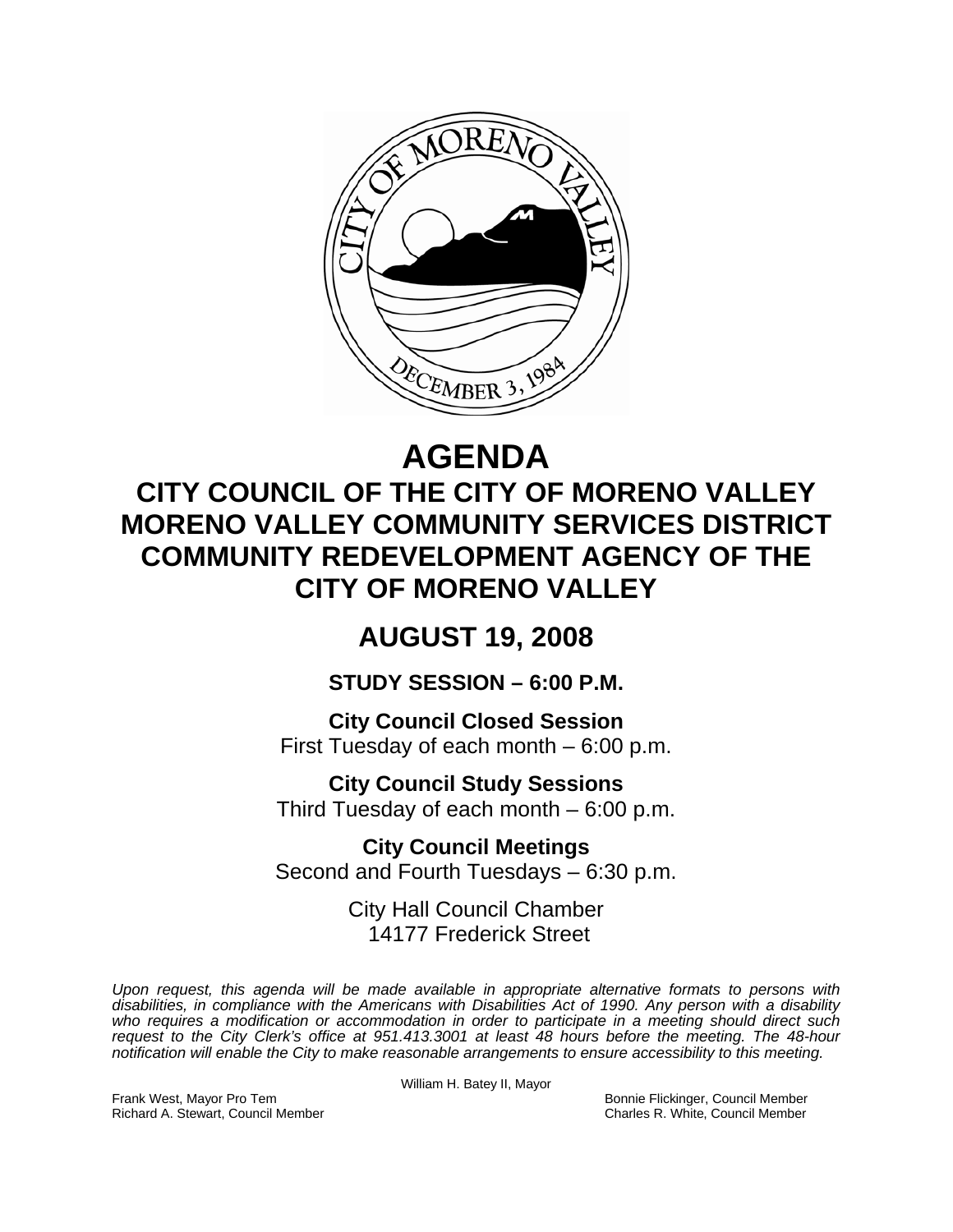#### **AGENDA MORENO VALLEY CITY COUNCIL MORENO VALLEY COMMUNITY SERVICES DISTRICT COMMUNITY REDEVELOPMENT AGENCY OF THE CITY OF MORENO VALLEY STUDY SESSION - 6:00 P.M. AUGUST 19, 2008**

- **CALL TO ORDER**
- **PLEDGE OF ALLEGIANCE**
- **INVOCATION**
- **ROLL CALL**
- **INTRODUCTIONS**

#### • **PUBLIC COMMENTS ON MATTERS UNDER THE JURISDICTION OF THE CITY COUNCIL**

There is a three-minute time limit per person. Please complete and submit a BLUE speaker slip to the City Clerk. All remarks and questions shall be addressed to the presiding officer or to the City Council and not to any individual Council Member, staff member or other person.

- 1. WRCOG PowerPoint Presentation to City Council by Executive Director Rick Bishop **(15/20 Min.)**
- 2. Presentation of CU4Reality Program by Visterra Credit Union **(Batey/Flickinger/15 Min.)**
- 3. Graffiti Program Update **(Flickinger/Batey/ 5 Min.)**
- 4. Illegal Food Vendors and Pushcart Vendors **(Flickinger/Batey/15 Min.)**
- 5. City Council Requests and Communications

(Times shown are only estimates for staff presentation. Items may be deferred by Council if time does not permit full review.)

 $\triangle$  Oral Presentation only – No written material provided